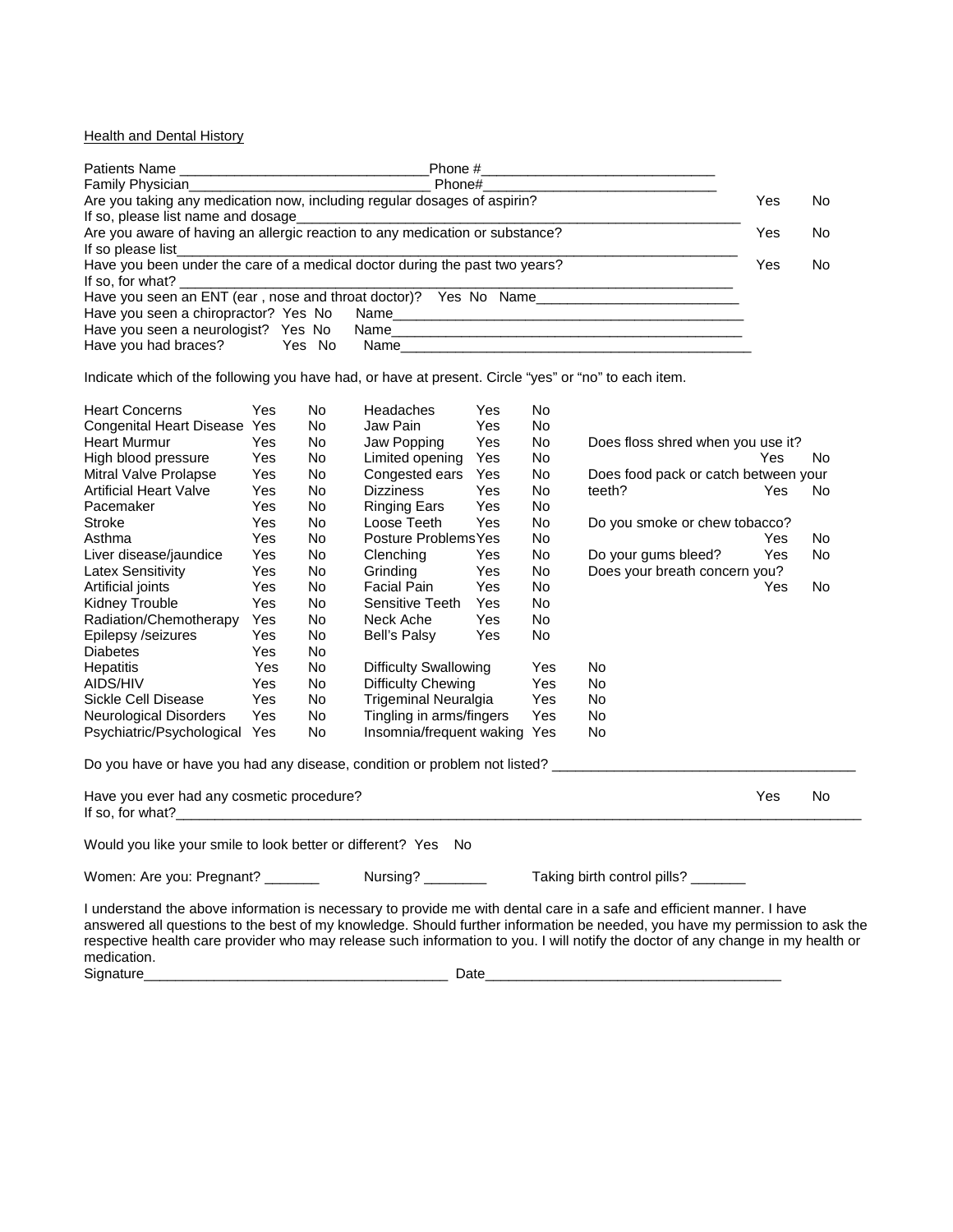Our office is like no other dental office. This will be the most important dental visit you will ever have. We place a high emphasis on helping you determine your present and future dental needs. Here are some things we are going to be talking about at your first visit. These are issues you have probably never thought of. Please check what best expresses how you feel about the following questions:

|           | Tell us, in your opinion, what you think the present state of the health of your mouth is?________                                                                                                                                              |                              |                                                                                   |  |
|-----------|-------------------------------------------------------------------------------------------------------------------------------------------------------------------------------------------------------------------------------------------------|------------------------------|-----------------------------------------------------------------------------------|--|
|           | What do you already know about our office and what are your expectations?_______________                                                                                                                                                        |                              |                                                                                   |  |
|           | How healthy do you want us to get your mouth?                                                                                                                                                                                                   |                              |                                                                                   |  |
|           | "Don't really care" Average                                                                                                                                                                                                                     |                              | the best it can be                                                                |  |
|           | Should you need treatment, at what point should we address it?                                                                                                                                                                                  |                              |                                                                                   |  |
|           | When my tooth hurts or breaks When something is worsening                                                                                                                                                                                       |                              | When something isn't ideal                                                        |  |
|           | What quality of dentistry do you want us to recommend?                                                                                                                                                                                          |                              |                                                                                   |  |
|           | "Just patch it"                                                                                                                                                                                                                                 | Average                      | Ideal/the best                                                                    |  |
| ٠         | We have the ability to look at your mouth from 3 different perspectives. What<br>combination of these would you like us to use for you? (please circle)                                                                                         |                              |                                                                                   |  |
|           | As a <b>general</b> dentist                                                                                                                                                                                                                     | As a <b>cosmetic</b> dentist | As a <b>functional</b> dentist                                                    |  |
|           |                                                                                                                                                                                                                                                 |                              | How do you feel about the appearance of your face and smile?                      |  |
|           |                                                                                                                                                                                                                                                 |                              | What would it take for you to trust us to be your dentist?_______________________ |  |
| $\bullet$ | And the <b>bad</b> ones                                                                                                                                                                                                                         |                              |                                                                                   |  |
| ٠         |                                                                                                                                                                                                                                                 |                              | Has fear ever been an issue for you in a dental office?_________________________  |  |
|           |                                                                                                                                                                                                                                                 |                              | What caused you to leave your last dental office?________________________________ |  |
|           | Has time ever been a factor in getting your dental work done?                                                                                                                                                                                   |                              |                                                                                   |  |
|           | Has the cost of dental treatment been a concern for you?<br><u>Letting</u> the cost of dental treatment been a concern for you?<br><u>Letting the cost</u> of dental treatment been a concern for you?<br>What can we do to help you with this? |                              |                                                                                   |  |
|           |                                                                                                                                                                                                                                                 |                              |                                                                                   |  |
|           |                                                                                                                                                                                                                                                 |                              | Is there any additional information you would like us to know?                    |  |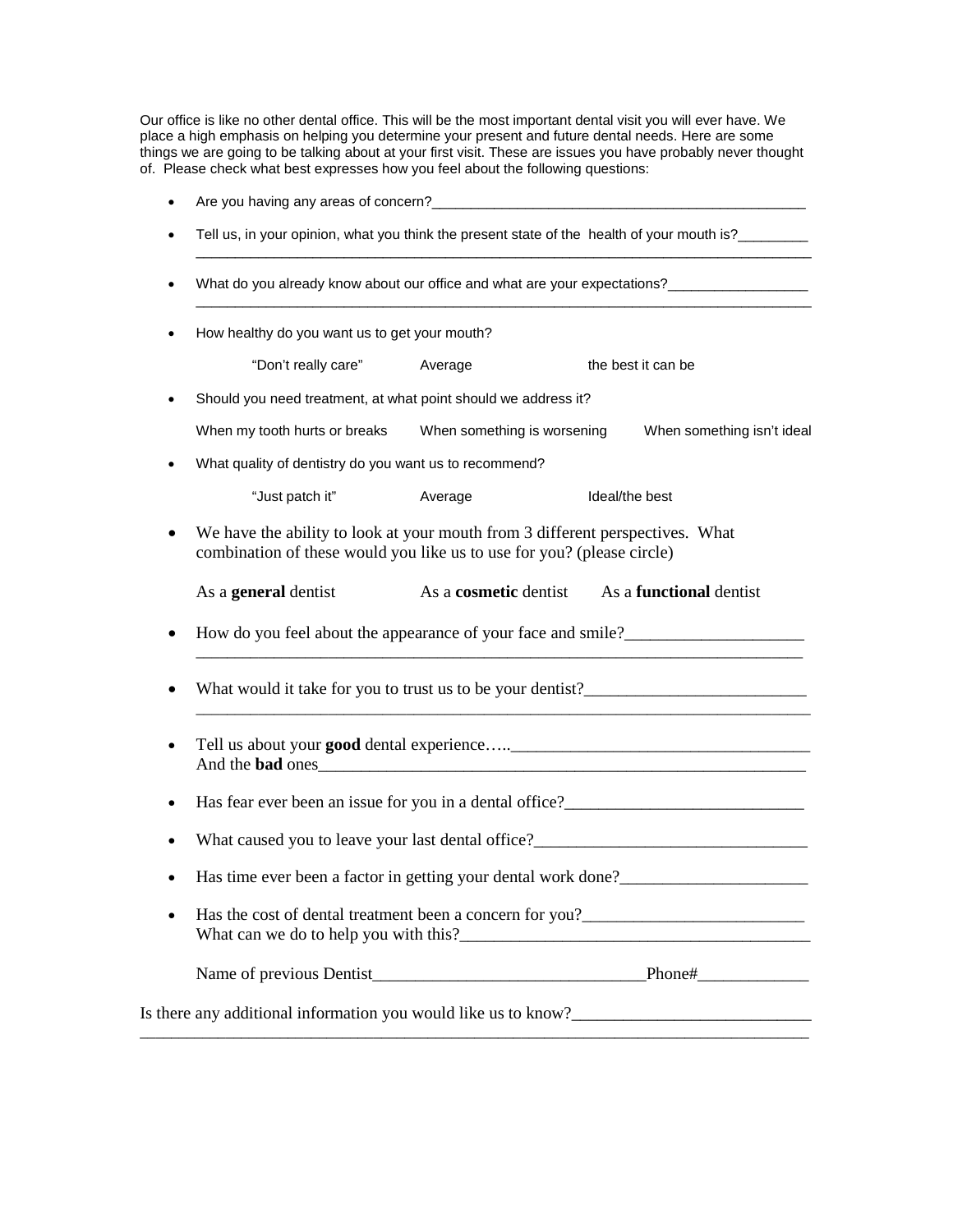## OUR FINANCIAL AGREEMENT

Thank you for choosing us as your family dental care provider. We are committed to your treatment being successful Please understand that payment of your bill is considered a part of your treatment. The following is a statement of our Financial Agreement, which we require you read and sign prior to any treatment.

All patients must complete our Patient Information and Health History Form before seeing Dr. Bynum.

- . FULL PAYMENT IS EXPECTED AT THE TIME OF SERVICE
- . WE ACCEPT CASH, CHECKS, VISA, MASTERCARD, DISCOVER and AMERICAN EXPRESS
- . A \$25.00 charge will be assessed for returned checks.

## Regarding Insurance and Workman's Compensation

To avoid a misunderstanding regarding dental insurance and workman's compensation, we wish our patients to know that all professional services are charged directly to the patient and that patients are personally responsible for payment of services. We will gladly prepare the forms necessary to help you obtain your benefits from insurance companies. We do not render our services on the basis that insurance companies and workman's compensation will pay all of our fees.

## **Usual and Customary Rates**

You are responsible for payment regardless of any insurance company's arbitrary determination of usual and customary rates.

## **Minor Patients**

The adult and the parents (or guardians) accompanying a minor are responsible for full payment. For unaccompanied minor, non-emergence treatment will be denied unless charges have been preauthorized.

Thank you for understanding our Financial Agreement. Please let us know if you have questions or concerns.

**I have read the Financial Agreement. I understand and agree to the Financial Agreement.**

**X\_\_\_\_\_\_\_\_\_\_\_\_\_\_\_\_\_\_\_\_\_\_\_\_\_\_** Date **\_\_\_\_\_\_\_\_\_\_\_\_\_\_**

Signature of Patient or Responsible Party

B**ynum Aesthetic Dentistry: S. Hwy 14, Simpsonville SC 29681: (864)297-5585**